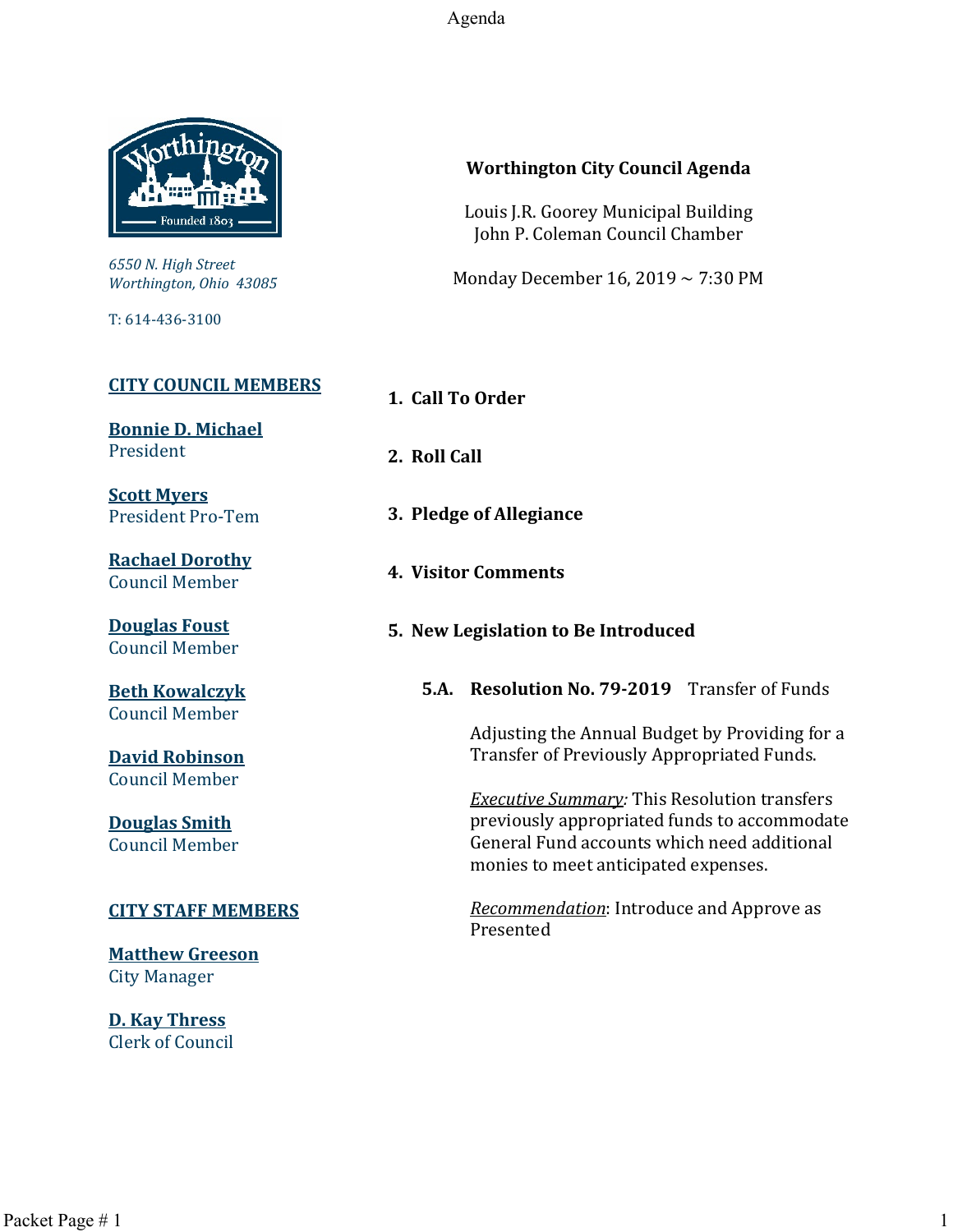**5.B. Resolution No. 80-2019** Recognition of Jack Miner's Service to Worthington

Expressing the Appreciation and Best Wishes of the Worthington City Council to Jack Miner For His Outstanding Service to the Community.

*Executive Summary:* City Council will recognize and express appreciation for Jack Miner's service to Worthington.

*Recommendation*: Introduce and Approve as Presented

**5.C. Resolution No. 81-2019** Recognition of Doug Foust's service on Worthington City Council

Expressing the Appreciation and Best Wishes of the Worthington City Council to Douglas Foust for his Outstanding Service to the Community.

*Executive Summary:* City Council will recognize and express appreciation for Doug Foust's contributions to Worthington while serving on City Council

*Recommendation*: Introduce and Approve as Presented

## **7. Reports of Council Members**

## **8. Other**

## **9. Executive Session**

## **10. Adjournment**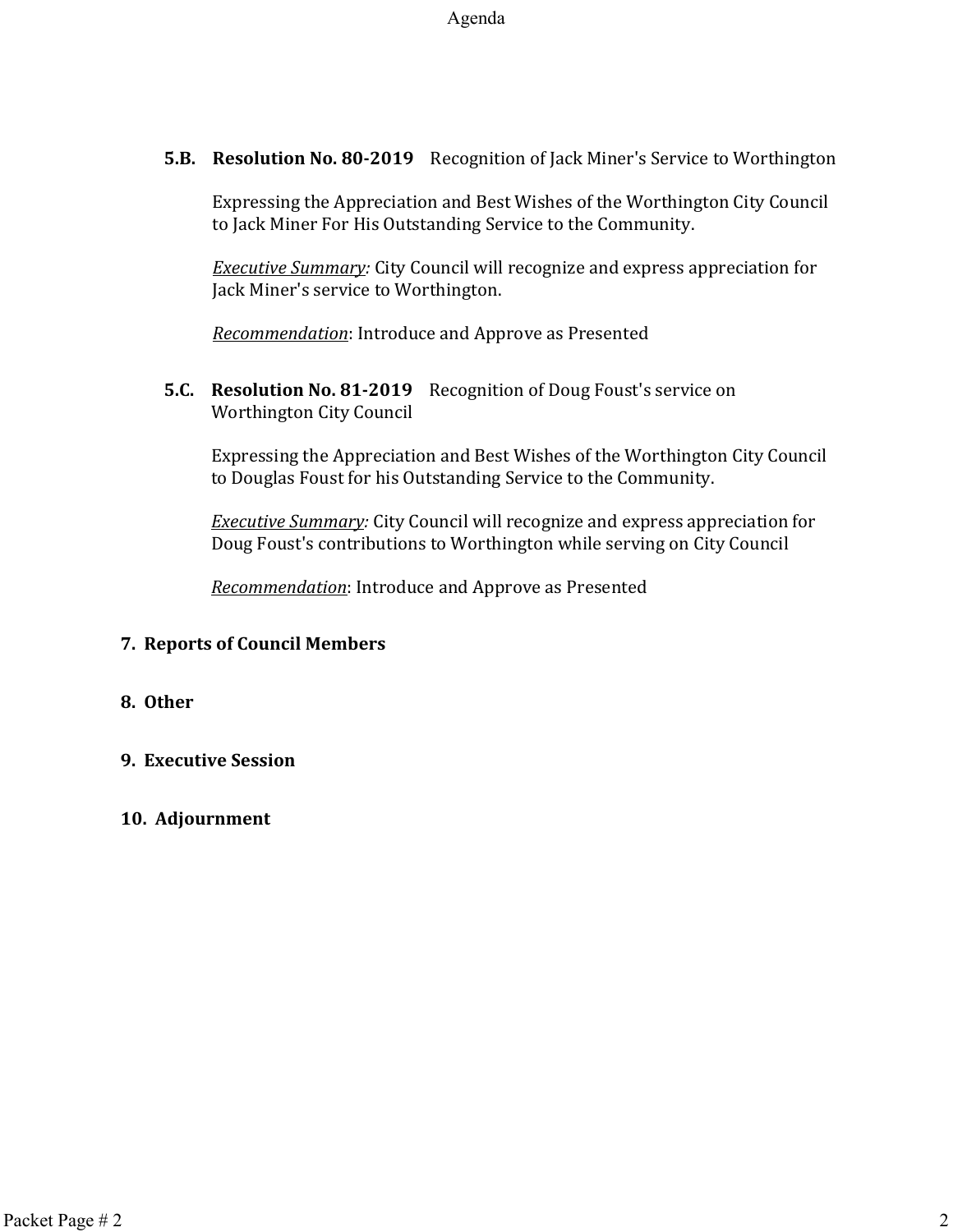#### 5.A. - Transfer of Funds



## **STAFF MEMORANDUM City Council Meeting – December 16, 2019**

Date: December 11, 2019

To: Matthew H. Greeson, City Manager

From: Scott F. Bartter, Finance Director

Subject: **Resolution No. 79-2019 – Budget Transfer Request**

#### **EXECUTIVE SUMMARY**

This Resolution transfers previously appropriated funds to accommodate General Fund & Capital Improvement Fund accounts which need additional monies to meet anticipated expenses. This is a transfer of funds and does not increase appropriations.

## **RECOMMENDATION**

Introduce and Approve as Presented

## **BACKGROUND/DESCRIPTION**

The attached table outlines the transfers requested.

#### **ATTACHMENTS**

Transfer Detail Resolution No. 79-2019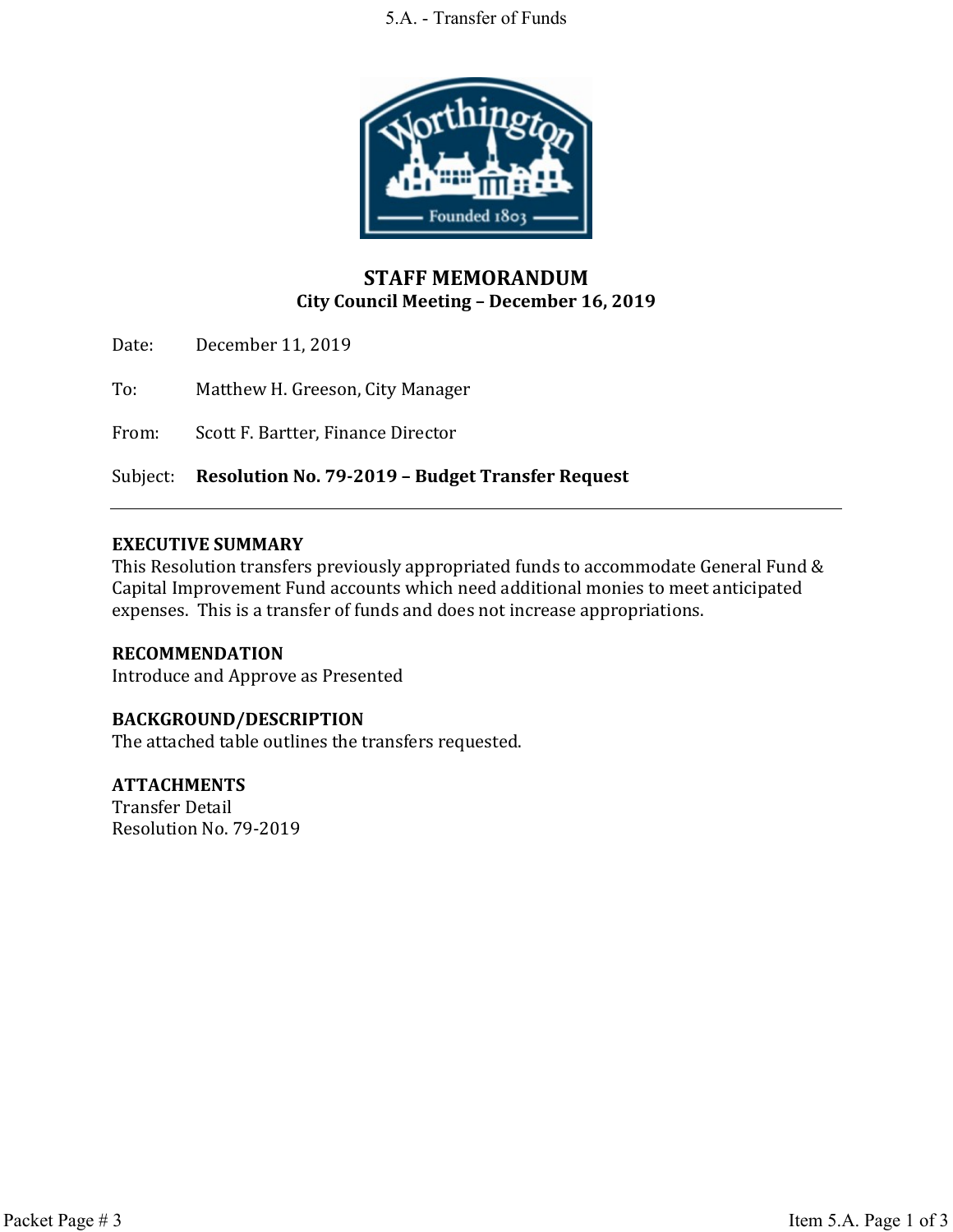# 5.A. - Transfer of Funds

| <b>2019 EOY Transfers</b> |                                   |                                     |                                         |                |  |
|---------------------------|-----------------------------------|-------------------------------------|-----------------------------------------|----------------|--|
| <b>From Account</b>       | <b>From - Account Description</b> | <b>To Account</b>                   | <b>To - Account Description</b>         | Amount         |  |
| 101.6070.511151           | Fire - OT                         | 101.1040.512204                     | Medicare - Personnel                    | 700.00<br>\$   |  |
| 101.6070.511151           | Fire - OT                         |                                     | 101.6070.511154   Holiday Pay - Fire    | \$18,000.00    |  |
| 101.2020.511151           | Police - OT                       |                                     | 101.2020.511154 Holiday Pay - Police    | \$<br>7,110.00 |  |
| 101.4030.511090           | P.T. Comm Center Custodian        | 101.4030.511151                     | Overtime - Community Center             | \$<br>2,500.00 |  |
| 101.4030.511090           | P.T. Comm Center Custodian        | 101.4030.511093                     | <b>Part-Time Communication</b>          | 2,500.00<br>\$ |  |
| 101.4040.540564           | Recreation - Program Services     | 101.4050.511067                     | <b>P.T. Specialized Instructor</b>      | \$<br>1,000.00 |  |
| 101.4040.540564           | Recreation - Program Services     | 101.4050.511090                     | P.T. Comm Center Customer Service       | \$<br>2,000.00 |  |
| 101.4040.540564           | Recreation - Program Services     |                                     | 101.4040.511069   P.T Personnel Trainer | \$<br>2,000.00 |  |
| 101.4040.540564           | Recreation - Program Services     | 101.4030.511067                     | <b>P.T Specialized Instructor</b>       | \$<br>1,500.00 |  |
| 101.4040.540564           | Recreation - Program Services     | 101.4040.511065   P.T Support Staff |                                         | 2,000.00<br>\$ |  |
| 101.4020.511151           | Parks - OT                        | 101.4020.511038                     | Seasonal Workers                        | \$<br>1,300.00 |  |
| 101.2030.511026           | Comm Tech Salary                  |                                     | 101.2030.511151 Police Support - OT     | \$<br>4,500.00 |  |
| 101.2030.511021           | Police Officers Salary            | 101.2030.511029   P.T Court Liaison |                                         | Ś<br>3,500.00  |  |
| 101.1170.540548           | <b>Visitors Convention</b>        |                                     | 101.1050.540586   Income Tax Refunds    | \$15,000.00    |  |
| 308.8110.560987           | Lease Payments                    |                                     | 308.8110.540586   Income Tax Refunds    | \$15,000.00    |  |
|                           |                                   |                                     |                                         |                |  |
|                           |                                   |                                     |                                         |                |  |
|                           |                                   |                                     | <b>Total</b>                            | \$78,610.00    |  |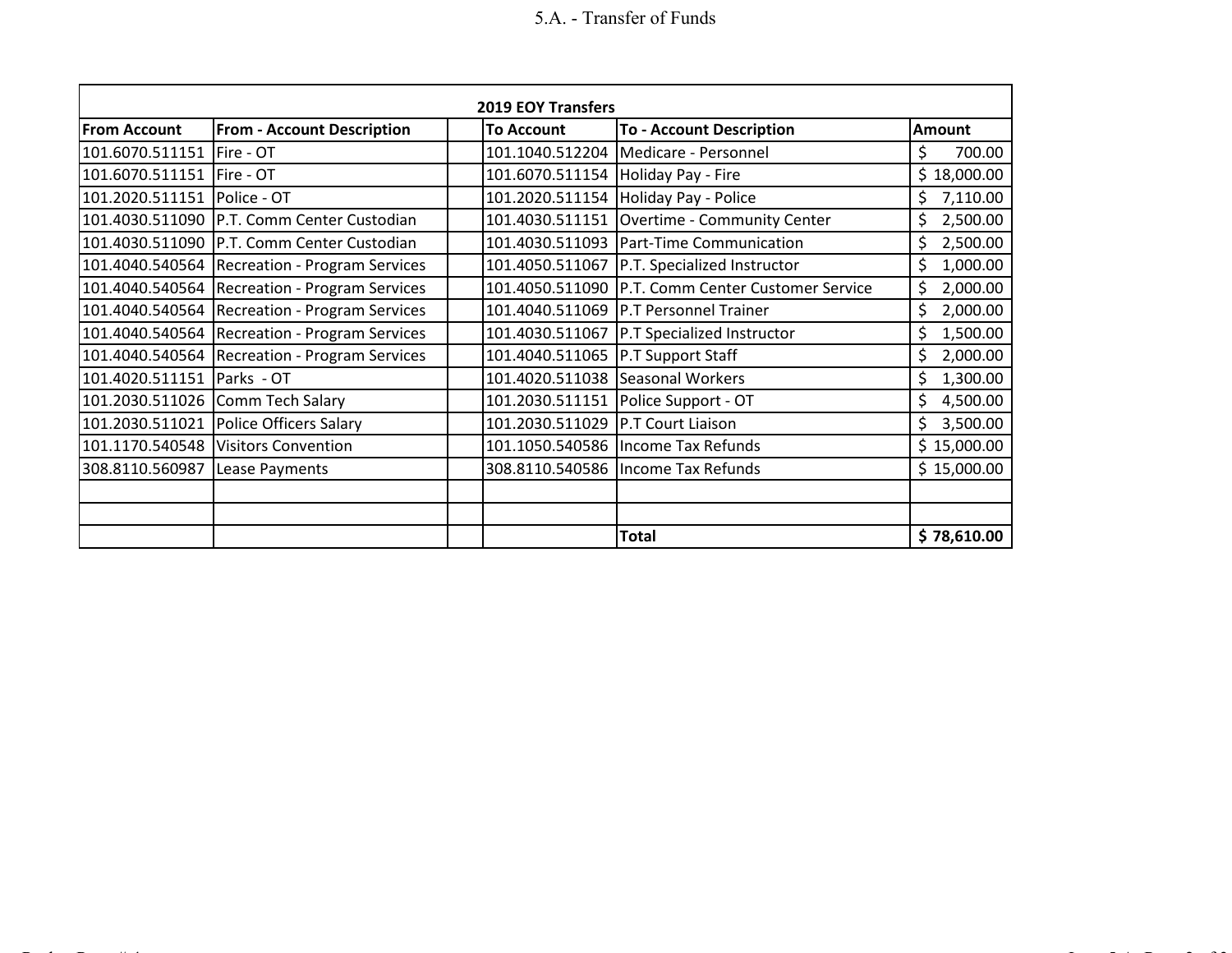#### 5.A. - Transfer of Funds

#### RESOLUTION NO. 79-2019

#### Adjusting the Annual Budget by Providing for a Transfer of Previously Appropriated Funds.

WHEREAS, the Charter of the City of Worthington, Ohio, provides that City Council may at any time amend or revise the Budget by Legislation, providing that such amendment does not authorize the expenditure of more revenue than will be available;

NOW, THEREFORE, BE IT RESOLVED by the Council of the Municipality of Worthington, County of Franklin, State of Ohio:

SECTION 1. That there be and hereby is made the following transfer of previously appropriated funds:

| <b>From Account No.</b> | <b>To Account No.</b> | Amount      |           |
|-------------------------|-----------------------|-------------|-----------|
| 101.6070.511151         | 101.6070.511154       | \$          | 18,000.00 |
| 101.2020.511151         | 101.2020.511154       | \$          | 7,110.00  |
| 101.6070.511151         | 101.1040.512204       | \$          | 700.00    |
| 101.4030.511090         | 101.4030.511151       | \$          | 2,500.00  |
| 101.4030.511090         | 101.4030.511093       | \$          | 2,500.00  |
| 101.4040.540564         | 101.4050.511067       | \$          | 1,000.00  |
| 101.4040.540564         | 101.4050.511090       | \$          | 2,000.00  |
| 101.4040.540564         | 101.4040.511069       | \$          | 2,000.00  |
| 101.4040.540564         | 101.4030.511067       | \$          | 1,500.00  |
| 101.4040.540564         | 101.4040.511065       | \$          | 2,000.00  |
| 101.4020.511151         | 101.4020.511038       | \$          | 1,300.00  |
| 101.2030.511026         | 101.2030.511151       | \$          | 4,500.00  |
| 101.2030.511021         | 101.2030.511029       | \$          | 3,500.00  |
| 101.1170.540548         | 101.1050.540586       | \$          | 15,000.00 |
| 308.8110.560987         | 308.8110.540586       | $\mathbf S$ | 15,000.00 |
| <b>Total Transfers</b>  |                       |             | 78,610.00 |

SECTION 2. That the Clerk be and hereby is instructed to record this Resolution in full in the appropriate resolution book.

Adopted \_\_\_\_\_\_\_\_\_\_\_\_\_\_

 $\mathcal{L}_\text{max}$ 

President of Council

Attest:

Clerk of Council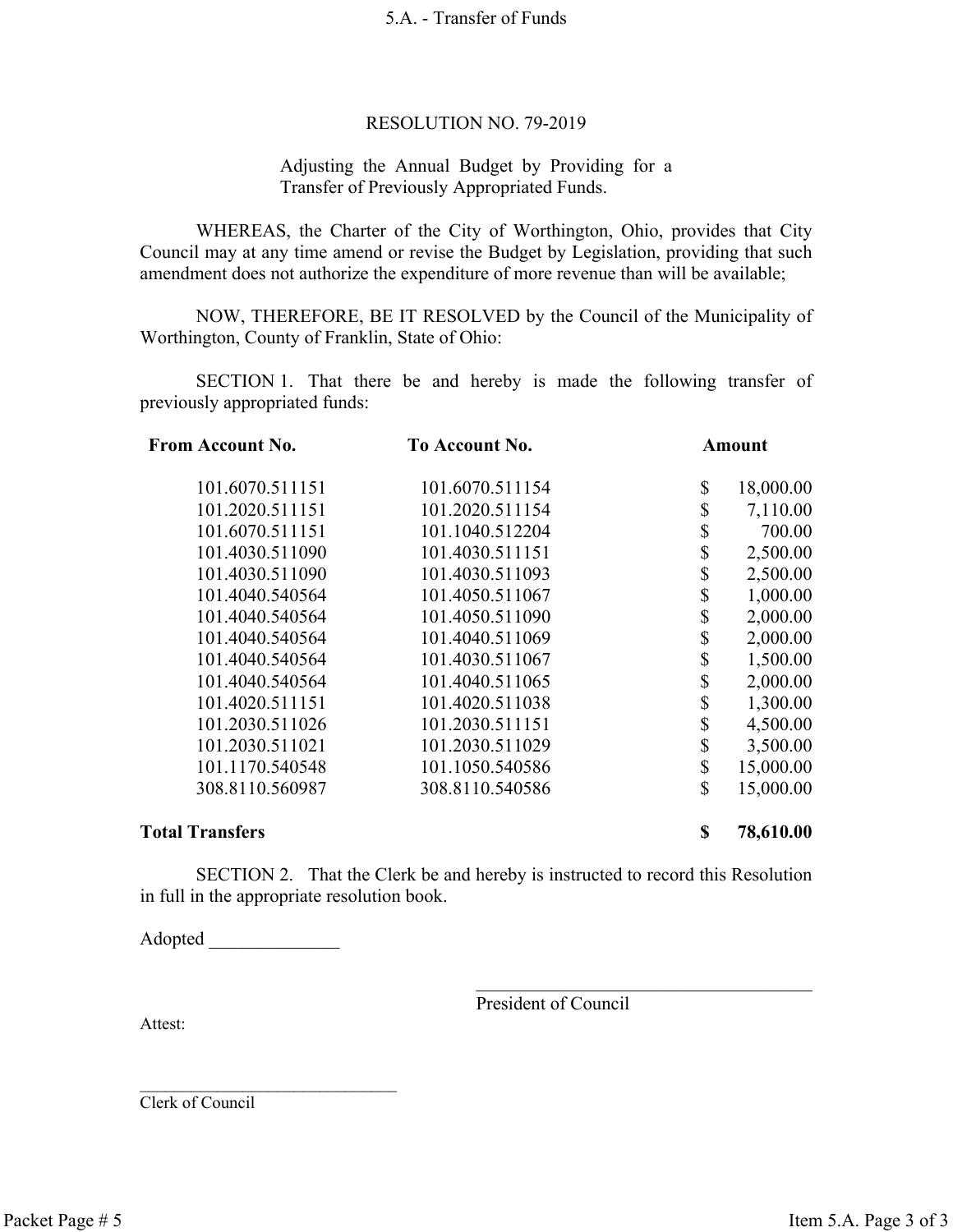#### 5.B. - Recognition of Jack Miner's Service to Worthington

#### RESOLUTION NO. 80-2019

Expressing the Appreciation and Best Wishes of the Worthington City Council to Jack Miner For His Outstanding Service to the Community.

WHEREAS, Jack Miner diligently served the City of Worthington as a member of the Community Relations Commission from December 2013 through December 2019; and,

WHEREAS, Jack Miner served as Vice Chair of the Community Relations Commission from March 2014 to December 2015 and as Chair from January 2016 through December 2019; and,

WHEREAS, Jack Miner's proactive leadership of the Commission focused on encouraging community dialogue on a variety of topics, and culminated with the initiative that led to City Council's adoption of an inclusive non-discrimination ordinance on May 20, 2019; and,

WHEREAS, Jack Miner has volunteered his time and energy to many Worthington events and organizations including the Community Visioning Committee, the Community Grant Review Committee, and the Board of the McConnell Arts Center; and,

WHEREAS, Worthington City Council does recognize and appreciate the service given by Jack Miner during his tenure on the Community Relations Commission;

NOW, THERFORE, BE IT RESOLVED by the Council of the Municipality of Worthington, County of Franklin, State of Ohio:

SECTION 1. That on behalf of the residents of the community, the City Council hereby expresses to Jack Miner sincere appreciation for his contributions and years of dedicated service and extends him best wishes for the future.

SECTION 2. That the Clerk of Council be instructed to forward a duly certified copy of this Resolution to Jack Miner and to record this Resolution in the appropriate record book.

Adopted

 $\mathcal{L}_\text{max}$ 

President of Council

Attest:

Clerk of Council